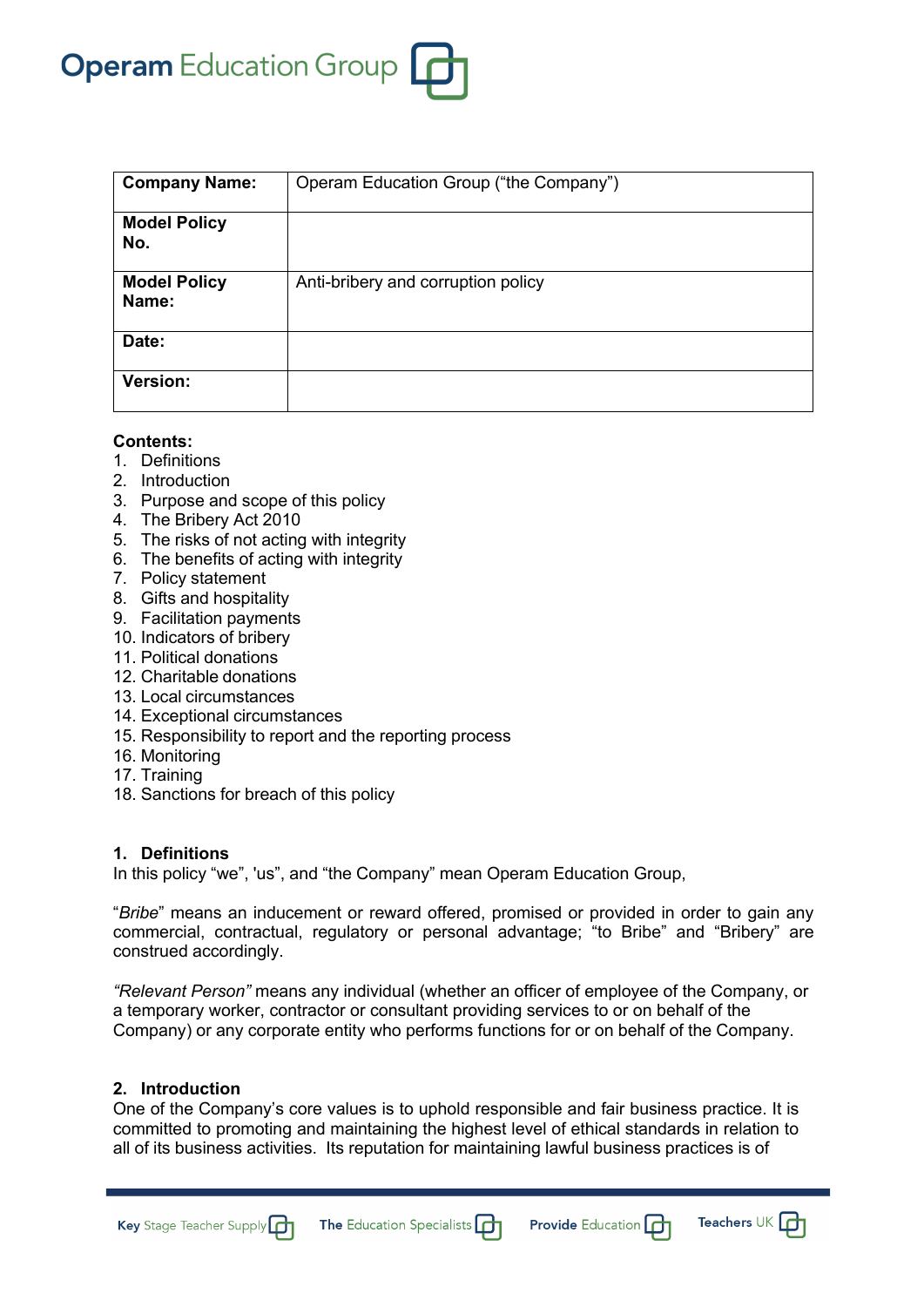

paramount importance and this Policy is designed to preserve these values. The Company therefore has **a zero tolerance policy towards bribery and corruption** and is committed to acting fairly and with integrity in all of its business dealings and relationships and to implementing and enforcing effective systems to counter bribery.

# **3. Purpose and scope of this policy**

This Policy sets out the steps all of us must take to prevent bribery and corruption in our business and to comply with relevant legislation. It is aimed at:

- ensuring compliance with anti-bribery laws, rules and regulations, not just within the UK but in any other country within which the Company may carry out its business or in relation to which its business may be connected;
- enabling any Relevant Person to understand the risks associated with bribery and to encourage them to be vigilant and effectively recognise, prevent and report any wrongdoing, whether by themselves or others;
- providing suitable and secure reporting and communication channels and ensuring that any information that is reported is properly and effectively dealt with;
- creating and maintaining a rigorous and effective framework for dealing with any suspected instances of bribery or corruption.

All Relevant Persons are expected to adhere to the principles set out in this Policy.

# **4. The Bribery Act 2010**

The Bribery Act 2010 (the Bribery Act) came into force on 1 July 2011. The Bribery Act affects the Company in its business relations anywhere in the world.

Under the Bribery Act it is an offence to:

- 1. bribe a person i.e. to offer, promise or give a financial or other advantage to another person, whether within the UK or abroad, with the intention of inducing or rewarding improper conduct;
- 2. receive a Bribe i.e. to request, agree to receive or accept a financial or other advantage for or in relation to improper conduct;
- 3. bribe a foreign public official; and
- 4. fail to prevent Bribery.

# **5. Risks of not acting with integrity**

Involvement in Bribery or corruption carries many risks. Among them are:

- a company which pays or accepts Bribes is not in control of its business and is at risk of blackmail;
- if the Company is found guilty of Bribery or even of failing to have adequate procedures in place to prevent Bribery, it will be subject to unlimited fines;
- any person found guilty of Bribery will be subject to fines and/or imprisonment of up to 10 years;
- a public exposure, or even allegation, of bribery would entail severe reputational damage. The Company's banking or supply facilities might be withdrawn or be available on much less favourable terms, and the Company could be blacklisted as an approved tenderer for both public and private sector contracts;
- the cost of our insurance cover could increase very significantly; and
- good people will not want to work for us.

Key Stage Teacher Supply

The Education Specialists [



Teachers UK  $\Box$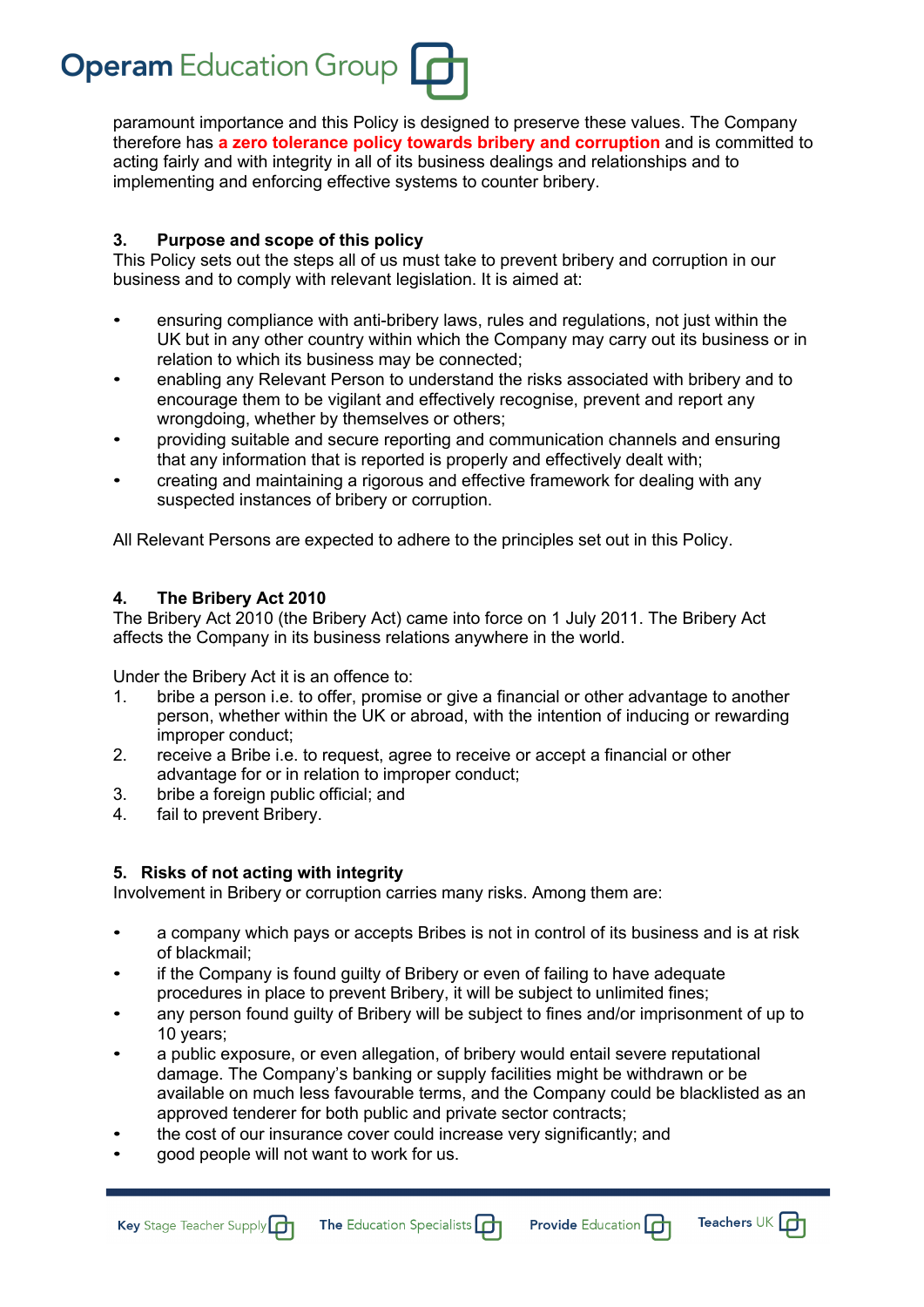

## **6. Benefits of acting with integrity**

Equally, there are very clear benefits to acting with propriety. These include:

- we increase our chances of being selected as a supplier in both the public and private sectors;
- we remain in good standing with our banks and our own suppliers and they will want to keep doing business with us;
- a business with high ethical standards is a good place to work; and
- it is a requirement of the REC Code of Professional Practice that we act with integrity at all times.

## **7. Policy statement**

All Relevant Persons and Associated Persons are required at all times:

- not to commit an offence listed above at section 4 or any other offence;
- to comply with the Bribery Act
- to act honestly, responsibly and with integrity;
- to safeguard and uphold the Company's core values by operating in an ethical, professional and lawful manner at all times.

**Bribery of any kind is strictly prohibited.** Under no circumstances should any provision be made, money set aside or accounts created for the purposes of facilitating the payment or receipt of a Bribe.

[The Company recognises that industry practices may vary from country to country or from culture to culture. What is considered unacceptable in one place may be normal or usual practice in another. You should seek appropriate guidance from the Company's [Compliance Officer/ Legal Department/ Other.] **All Relevant Persons and all Associated Persons are expected to adhere strictly at all times to the guidelines set out in this Policy.** If you are in doubt as to what might amount to bribery or what might constitute a breach of this Policy, refer the matter to Sharon Bullock, Chief Operating Officer.

## **8. Gifts and Hospitality**

The Company occasionally provides gifts and hospitality to clients, customers, contractors, and suppliers. This is not prohibited by the Bribery Act provided the following requirements are met:

- the gift is not made with the intention of influencing a third party to obtain or retain business or a business advantage, or to reward the provision or retention of business or a business advantage;
- it complies with local laws;
- it is given in the Company's name, not in the giver's personal name;
- it does not include cash or a cash equivalent (such as gift vouchers);
- it is of an appropriate and reasonable type and value and given at an appropriate time;

Teachers UK  $\Box$ 

**Provide Education** 

it is given openly, not secretly;

Key Stage Teacher Supply

- it is approved in advance by a director of the Company
- any gift made shall not exceed the sum total of £10

In summary, it is not acceptable to give, promise to give, or offer, a payment, gift or

The Education Specialists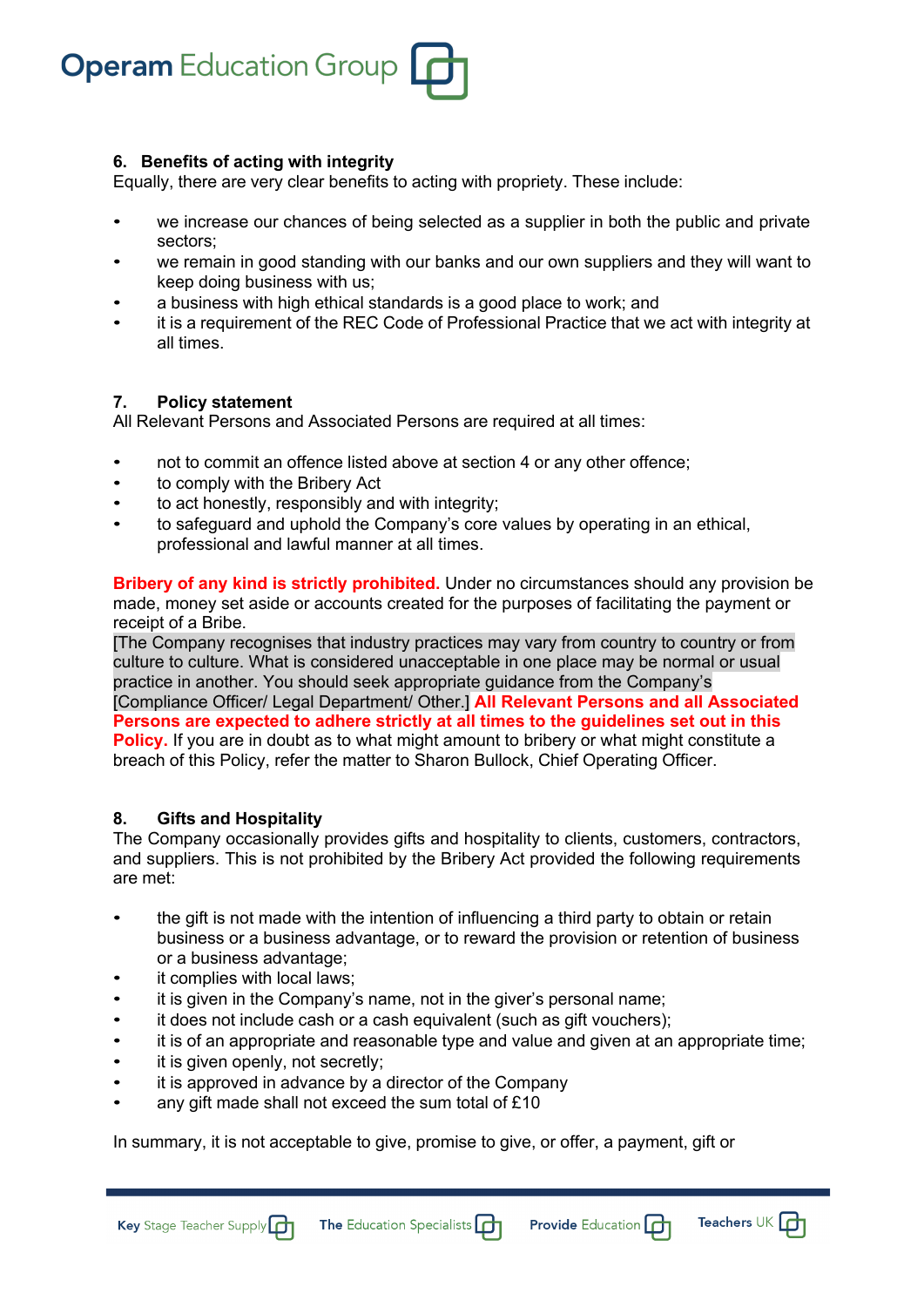

hospitality with the expectation or hope that a business advantage will be received, or to reward a business advantage already given, or to accept a payment, gift or hospitality from a third party that you know or suspect is offered or provided with the expectation that it will obtain a business advantage for them.

## **9. Facilitation payments**

Any payment or gift to a public official or other person to secure or accelerate the prompt or proper performance of a routine government procedure or process, otherwise known as a "facilitation payment", is also strictly prohibited. Facilitation payments are not commonly paid in the UK but they are common in some other jurisdictions.

#### **10. What are the indicators of bribery?**

Common indicators of corruption include those listed below. There may well be others. For example:

- payments are for abnormal amounts (e.g. commission), or made in an unusual way, eg what would normally be a single payments is made in stages, through a bank account never previously used, or in a currency or via a country which has no connection with the transaction;
- process is bypassed for approval or sign-off of terms or submission of tender documents, payments, or other commercial matters; those whose job it is to monitor commercial processes (e.g [insert person or department specific to Company, e.g. Internal Audit]) may be prevented from or hindered in doing so;
- individuals are secretive about certain matters or relationships and/or insist on dealing with them personally. They may make trips at short notice without explanation, or have a more lavish lifestyle than expected;
- decisions are taken for which there is no clear rationale;
- records are incomplete or missing.

## **11. Political contributions**

You should be aware that such contributions can be (or be seen as) Bribes in disguise. [We do not make donations to political parties.] No individual is to make a donation stated to be, or which could be taken to be, on our behalf without the prior approval of the Board. You may, of course, make political donations in a personal capacity but please be sensitive to how such contributions could be perceived, especially by those who are aware of your connection with the Company.

#### **12. Charitable donations**

Bribes may even be disguised as charitable donations. [Again, for that reason, donations we make are approved by resolution of the Board and recorded.] Whilst individuals may of course make personal donations to charity, they should not do so on behalf of the Company without prior approval from the Board.

#### **13. Local circumstances**

We understand that different parts of the world have different social and cultural customs. This does not affect our position that we do not pay or accept bribes or act corruptly: we do not and will not. However, subject to that position, we understand the need to be sensitive to local customs. For example, there are cultures in which refusing (or even failing to offer) a gift is considered impolite, and could alienate a key contact. In such cases, please refer to the Chief Operating Officer.

The Education Specialists [

Teachers UK  $\Box$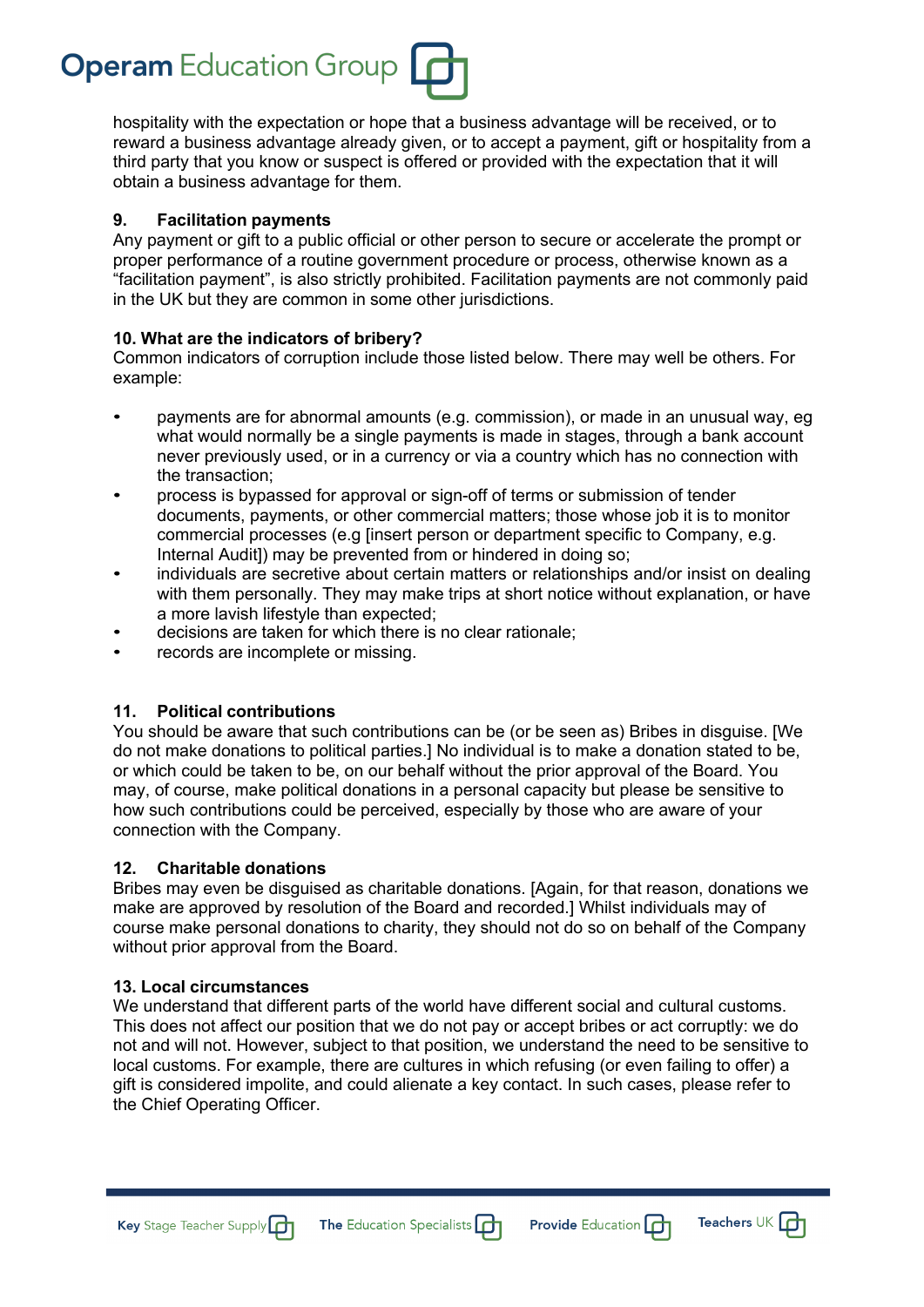**Operam** Education Group

#### **14. Exceptional circumstances**

In some circumstances a payment is justifiable. If one of our people is faced with a threat to his or her personal safety or that of another person if a payment is not made, they should pay it without fear of recrimination. In such cases, however, Sharon Bullock, Chief Operating Officer, must be contacted as soon as possible, and the payment and the circumstances in which it was made must be fully documented and reported to the Accounts Department for the business [and region] concerned within five working days. [Consider carefully whether to involve the police. There may be cases where this will actually make the situation worse. If, on consideration, this appears to be the best course of action, always consult the Chief Operation Officer first.]

Such cases will be rare. All Relevant Persons visiting regions where they are more common should familiarise themselves, prior to travel, with current guidance relating to those countries. The Chief Operating Officershould be consulted if in doubt. [For general information on travelling to a particular country, please consult the laOperam Education Groupt information from the Foreign and Commonwealth Office.]

#### **15. Responsibility to report and the reporting procedure**

All Relevant Persons are contractually required to take whatever reasonable steps are necessary to ensure compliance with this Policy and to prevent, detect and report any suspected Bribery or corruption. All Relevant Persons have a duty to prevent, detect and report any incident of Bribery and any potential risks of Bribery. If you know or suspect that any Relevant Person plans to offer, promise or give a Bribe or to request, agree to receive or accept a Bribe in connection with the Company's business, you must disclose this to Sharon Bullock, Chief Operating Officer, as quickly as possible to allow appropriate action to be taken promptly.

The Company is committed to taking appropriate action against Bribery and corruption. This may include either reporting the matter to an appropriate external government department, regulatory agency or the police and/or taking internal disciplinary action against relevant employees and/or terminating contracts with associated persons.

The Company will keep your disclosure confidential during any investigation it undertakes to the extent that this is practical and appropriate in the circumstances. The Company will support anyone who raises genuine concerns in good faith under this Policy, even if they turn out to be mistaken. The Company is also committed to ensuring nobody suffers any detrimental treatment as a result of refusing to take part in bribery or corruption, or because of reporting in good faith their suspicion that an actual or potential bribery or corruption offence has taken place or may take place in the future or because they may assist in the investigation of an allegation of Bribery or corruption.

#### **16. Record keeping**

All accounts, receipts, invoices and other documents and records relating to dealings with third parties must be prepared and maintained with strict accuracy and completeness. No accounts must be kept "off the record" to facilitate or conceal improper payments.

## **17. Monitoring compliance**

Key Stage Teacher Supply

The Company's Chief Operating Officer has primary responsibility for ensuring compliance with this Policy and will review its contents on a regular basis. He will be responsible for

The Education Specialists

**Provide Education** 

Teachers UK  $\Box$